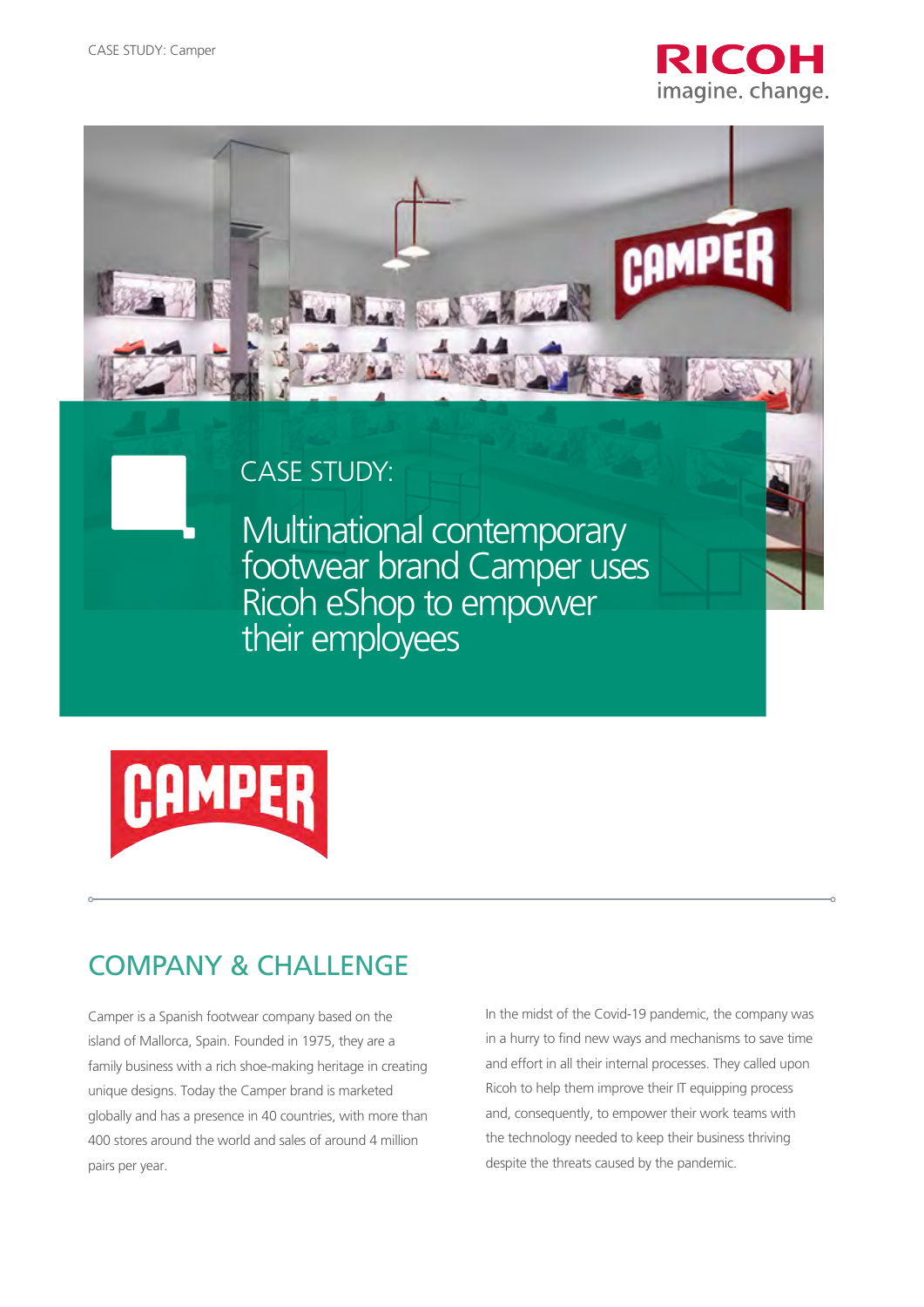



44

## **OBJECTIVE**

Camper's objective was to keep satisfying their customer demand while adapting their purchasing processes to a new reality in which cost reductions and process efficiency were high up the business agenda. Ricoh eShop was presented not only as a new way to make the ordering process more efficient, but also to enable the business to equip their remote working employees and deliver IT materials directly to their homes if needed.

## **SOLUTION**

Ricoh eShop combines agility and efficiency, enabling Camper to order supplies online 24/7 safe in the knowledge that the eShop team is on hand to answer any queries if needed. It allows the extensive IT catalogue to be accessed any time, anywhere and helps to centralise the purchasing process.

In Ricoh eShop we've found a solution that offers a a large variety of products, enabling us to source the specific laptops we were looking for. The solution combines good functionality with competitive price.

Jose Arellano, Business Technology Support, Camper HQ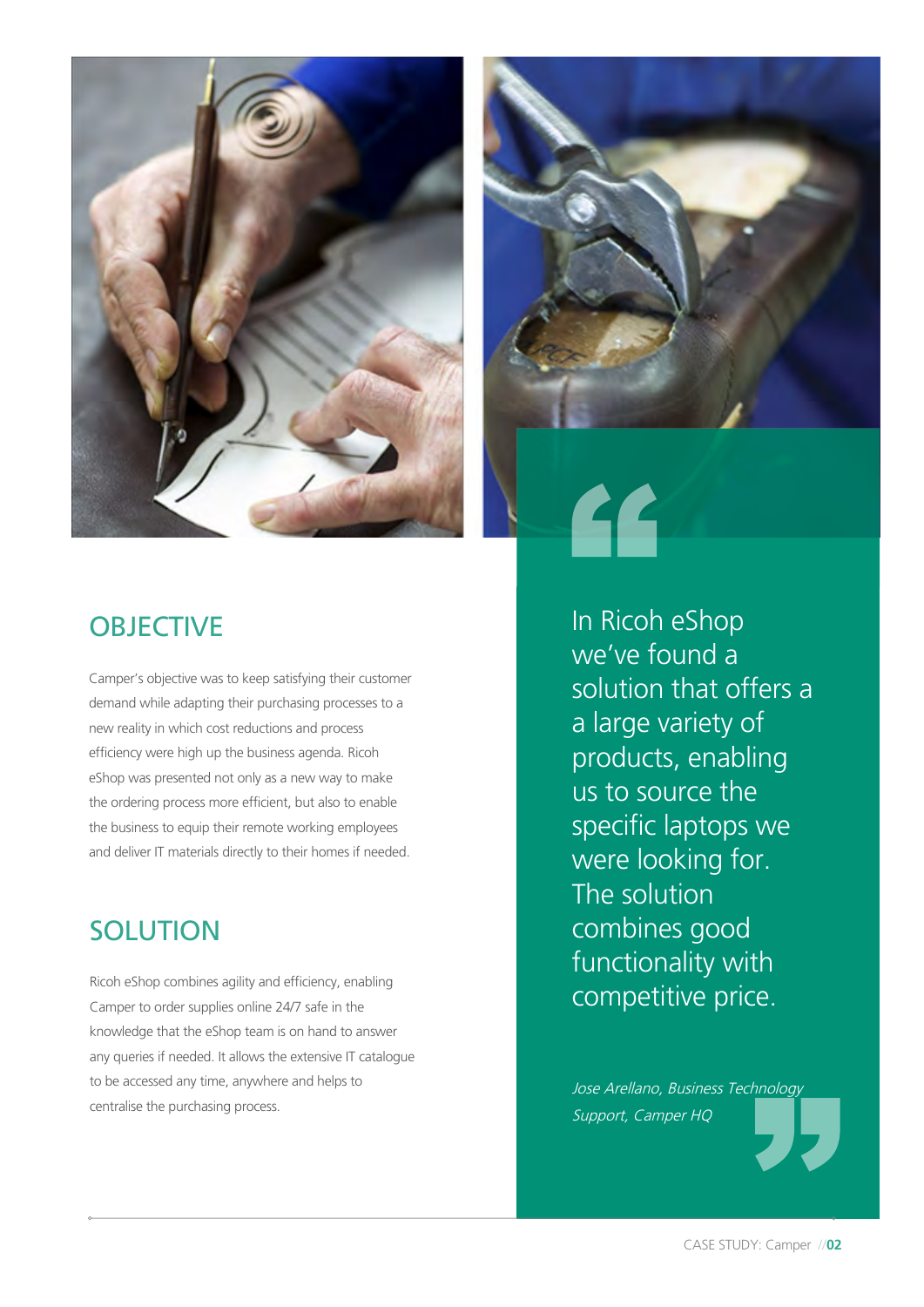"We used to compare stock and prices between 3 providers in order to find the best solutions. Now with Ricoh eShop, we know we have all we need in one place with full access to product specifications and stock availability."



Jose Arellano - Business Technology Support, Camper HQ

Ricoh eShop allows a unique user to access all product catalogues relevant for their department(s) and additional users can easily be added and assigned different types of access or approval workflow status. Therefore, eShop perfectly fits the Camper working model.

Ricoh eShop is the quickest and easiest way to buy products online using your Ricoh account. Access over 30,000 quality IT & office products and order with complete security and confidence.

Find out more at:<www.ricoh-europe.com/buy-online>

#### **BENEFITS**

The Ricoh eShop provides Camper with an intuitive, easy to use platform. This enables users to source and buy the right products faster, saving time and effort compared to the old offline process where they had to go through several stages of manual request and approval before Ricoh processed their order.

All of the products in Ricoh eShop are displayed with clear images, a detailed description, key selling points and product specifications, as well as stock availability and delivery time. This level of detail is important for Camper because they are buying different types of laptops, scanners, workstations, and accessories, and need to be able to easily compare different models in order to find the best solutions for their needs.